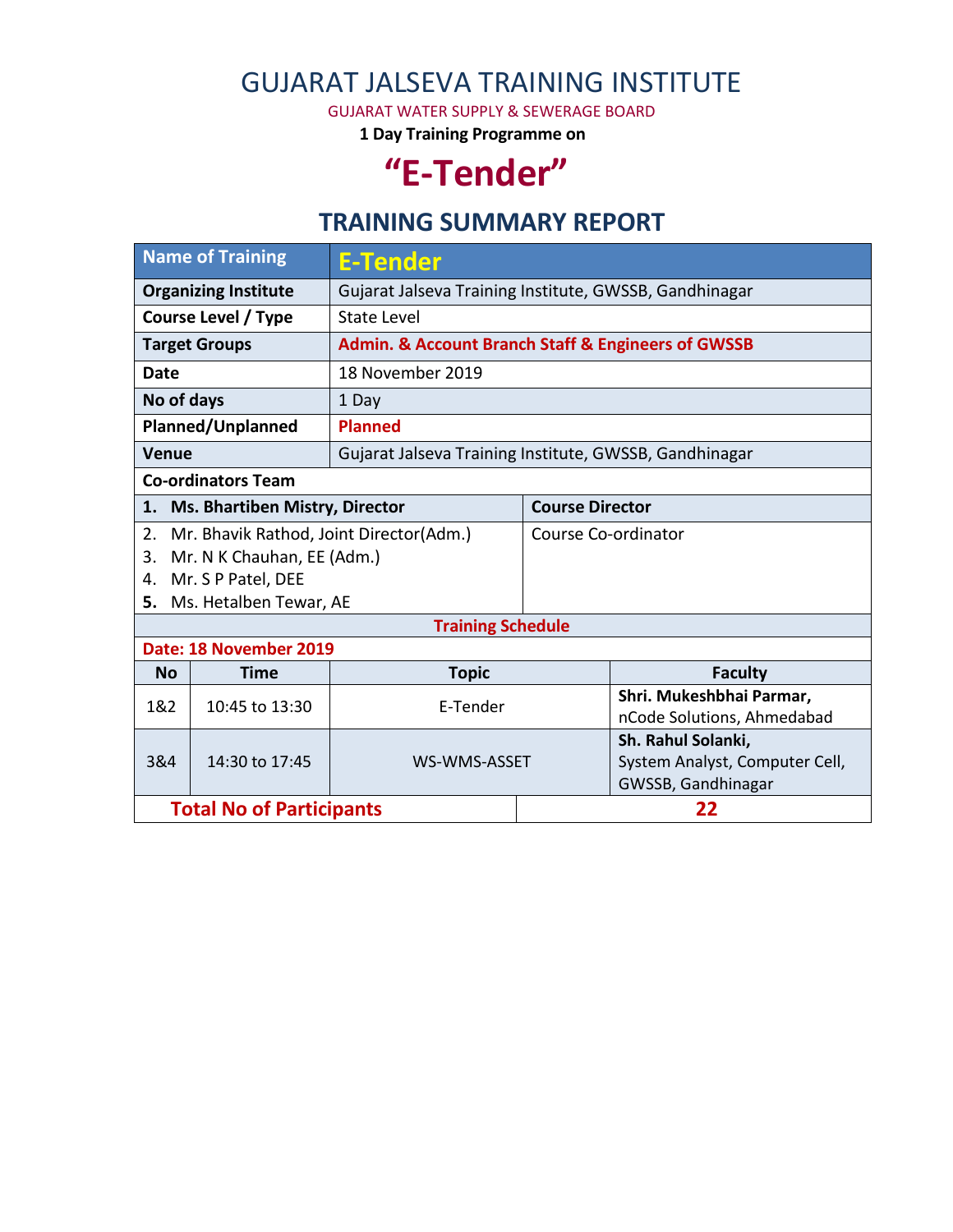#### **List of Participants**

| Sr<br><b>No</b>         | <b>CPF No</b> | <b>Name of Employee</b>                | <b>Designation</b>        | <b>Office</b>                        |
|-------------------------|---------------|----------------------------------------|---------------------------|--------------------------------------|
| $\mathbf{1}$            | GWSSB/3554    | NATHABHAI JUTHABHAI                    | Add. Assistant            | DEE, PHS Subdivion,                  |
|                         |               | <b>AGATH</b>                           | Engineer                  | Visavadar                            |
| $\mathbf{2}$            | GWSSB/10279   | DILIP GOVINDBHAI KHOKHARI              | Add. Assistant            | DEE, PHS Subdivion,                  |
|                         |               |                                        | Engineer                  | Porbandar                            |
| $\overline{\mathbf{3}}$ |               | <b>BHAVESH KESHAVBHAI</b>              | Add. Assistant            | EE, P.H. Works Division,             |
|                         |               | <b>CHAUHAN</b>                         | Engineer                  | Khambhaliya                          |
| 4                       |               | <b>RUTUL MEWADA</b>                    | Add. Assistant            | DEE, PHS Subdivision No. 2,          |
|                         |               |                                        | Engineer                  | Rapar                                |
| 5                       |               | SANJAYPURI DASHARATHPURI               | Add. Assistant            | DEE, PHS Subdivision, Banni          |
|                         |               | <b>GOSWAMI</b>                         | Engineer                  |                                      |
| 6                       |               | SHUBHAM VARDHMAN JAIN                  | Add. Assistant            | DEE, PHS Subdivision,                |
|                         |               |                                        | Engineer                  | Mandvi-Kutch                         |
| $\overline{\mathbf{z}}$ | GWSSB/10448   | <b>SUYASH MOHANSINGH</b>               | <b>Assistant Engineer</b> | EE, P.H. Works Division,             |
|                         |               | <b>KOURAV</b>                          |                           | Dahod                                |
| 8                       | GWSSB/10469   | KULDEEP POPATLAL PATIDAR               | Assistant Engineer        | DEE, PHS Subdivision,                |
|                         |               |                                        |                           | Lunawada                             |
| 9                       | GWSSB/10426   | VIKASHKUMAR PRADIPBHAI<br><b>FATAK</b> | <b>Assistant Engineer</b> | EE, P.H. Works Division,<br>Vadodara |
| 10                      | GWSSB/10273   | MEENA JIGNESHKUMAR                     | Dy. Executive             | Director (GJTI)                      |
|                         |               | <b>MEHTA</b>                           | Engineer(C)               |                                      |
| 11                      | GWSSB/6140    | SANJAY PRABHUDAS PATEL                 | Dy. Executive             | Director (GJTI)                      |
|                         |               |                                        | Engineer(C)               |                                      |
| 12                      | GWSSB/2944    | NARENDRAKUMAR KESHAVAL                 | Executive Engineer(C)     | <b>Gujarat Jalseva Training</b>      |
|                         |               | <b>CHAUHAN</b>                         |                           | Institute Gujarat                    |
| 13                      | GWSSB/9197    | DARPESH RAJNIKANT JOSHI                | Jr Clerk                  | EE, P.H. Works Division,             |
|                         |               |                                        |                           | Nakhtrana                            |
| 14                      | GWSSB/10488   | AJAY PRATAPBHAI                        | Jr Clerk                  | DEE, PHS Subdivision No. 2,          |
|                         |               | MUNJAPARA                              |                           | Surendranagar                        |
| 15                      | GWSSB/2511    | KALPESH KANTILAL TRIVEDI               | Sr. Clerk (AC)            | EE, P.H. Works Division,             |
|                         |               |                                        |                           | Limbdi                               |
| 16                      | GWSSB/3747    | MANUBHAI BHIMABHAI                     | Sr. Clerk / Store         | DEE, PHS Subdivion, Mangrol          |
|                         |               | CHAUHAN                                | keeper                    |                                      |
| 17                      | GWSSB/3114    | FAKIRMAMAD SALEMAMAD                   | Sr. Clerk / Store         | SE, P. H. Circle, Bhuj               |
|                         |               | SAMA                                   | keeper                    |                                      |
| 18                      | GWSSB/3397    | MADHABHAI JETHABHAI                    | Sr. Clerk / Store         | DEE, PHS Subdivion,                  |
|                         |               | CHAUHAN                                | keeper                    | Visavadar                            |
| 19                      | GWSSB/9440    | NIMESH MAHENDRABHAI                    | Sr. Clerk / Store         | CE, Zone 3, Rajkot                   |
|                         |               | <b>HIRANI</b>                          | keeper                    |                                      |
| 20                      | GWSSB/9668    | NAUTAM SHAMJIBHAI RATHOD               | Sr. Clerk / Store         | SE, P. H. Circle, Rajkot             |
|                         |               |                                        | keeper                    |                                      |
| 21                      | GWSSB/9846    | MITUL JAGDISHBHAI BHALODI              | Sr. Clerk / Store         | SE, P. H. Circle, Rajkot             |
|                         |               |                                        | keeper                    |                                      |
| 22                      | GWSSB/7101    | HIRJIBHAI DEVJIBHAI<br>MAHESHWARI      | Sr. Clerk / Store         | SE, P. H. Circle, Anjar              |
|                         |               |                                        | keeper                    |                                      |